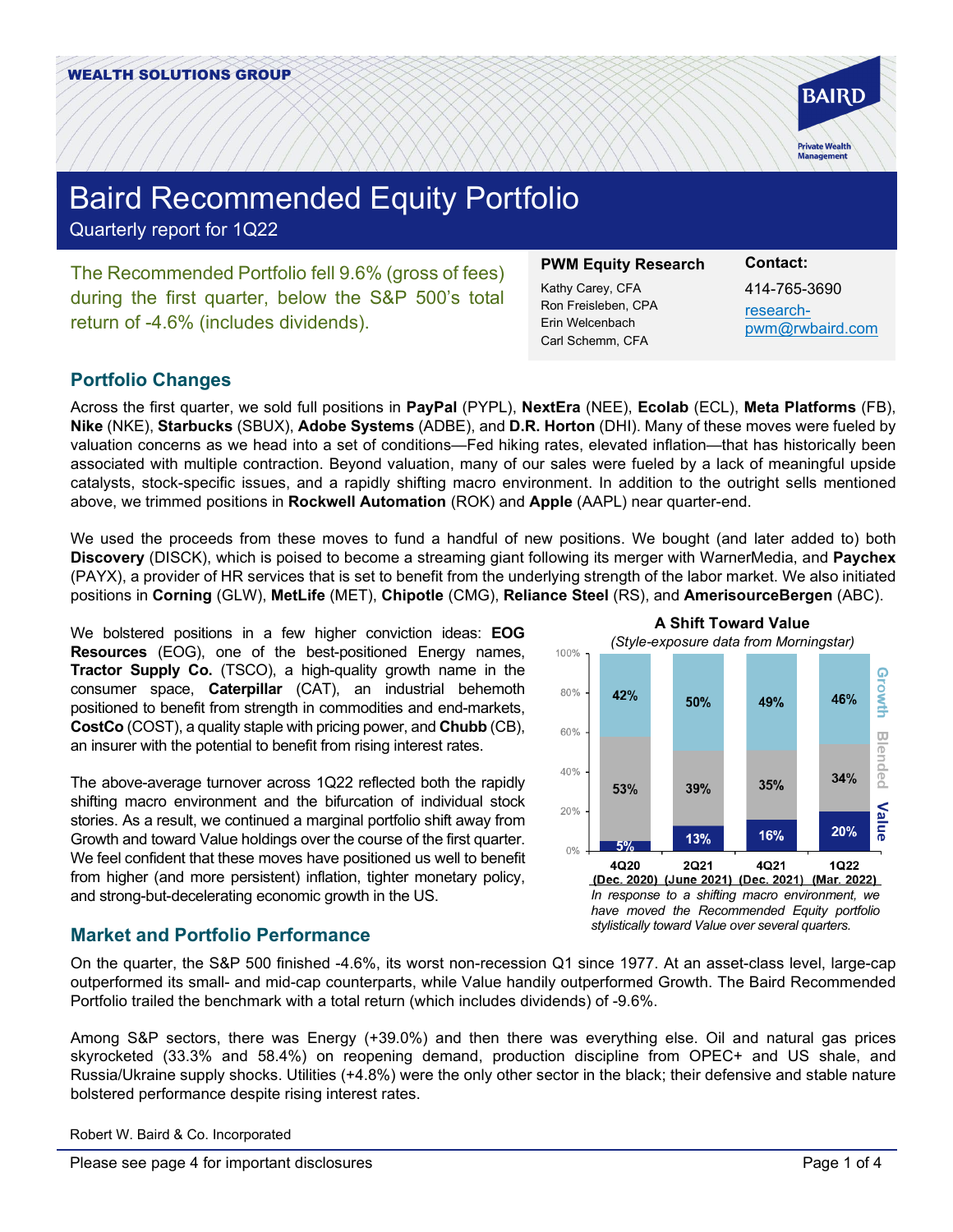## Baird Recommended Equity Portfolio

On the flipside, Communication Services (-11.9%), Consumer Discretionary (-9.0%), and Technology (-6.2%) lagged. These mostly-Growth sectors underperformed amid continued supply chain issues, decelerating earnings growth, and rates-driven multiple compression. Communication Services is the only sector negative over the trailing one-year, while the S&P 500 is up 15.7% over the same period.



|                                              |        |      |      |      |      |           | since<br>$10 - 31 - 03$<br>$Q1$ YTD $1 \vee r$ $3 \vee r$ $5 \vee r$ $10 \vee r$ inception |  |  |
|----------------------------------------------|--------|------|------|------|------|-----------|--------------------------------------------------------------------------------------------|--|--|
| aross return - 9.6 - 9.6 11.2 17.9 16.4 14.5 |        |      |      |      |      |           | 10 B                                                                                       |  |  |
| net return                                   | $-9.8$ | -9.8 | 10.1 | 16.8 |      | 15.3 13.4 | 9.7                                                                                        |  |  |
| S&P 500                                      | $-4.6$ | -4.6 | 15.7 | 18.9 | 16.0 | 14.6      | 10.5                                                                                       |  |  |

*Performance results are total returns including dividends, annualized for multiyear periods. Net performance is intended to show the effect of a hypothetical account fee of 1%. See page 4 for further disclosures. The S&P 500 is an unmanaged common stock index; direct investment in indices is not available. Performance results for the Recommended Portfolio are hypothetical and would have been obtained only if each issue had been purchased when recommended and sold when removed from the Portfolio. We do not imply that future performance will be equally attractive or that losses are not possible using these stocks. Returns are calculated by APL.*

# **Market Commentary**

Markets suffered a volatile 1Q22, as a combination of historic inflation, war in Ukraine, and an increasingly aggressive Federal Reserve sent both stocks and bonds lower. The S&P 500 was down -13% at its worst before rallying strongly into quarter-end. Bond markets weren't as lucky, with the US Treasury Index posting its worst quarter in over 50 years amid rapidly rising interest rates. War in Ukraine further complicates the macro picture, as many commodity prices are spiking and the Euro-area is inching toward recession. After a mostly calm 2021, volatility was elevated in Q1. On more than half of the quarter's trading days, the market closed higher or lower by 1% or more.

While Russia-Ukraine received most of the press, it was the Federal Reserve that ultimately drove markets in Q1. The S&P 500 was already off ~10% before Russia invaded Ukraine in February, as inflation came in hotter than feared and the Fed was forced to get more aggressive. Though investors knew that the Fed would begin raising rates in 2022, the speed and size of the expected hikes shifted significantly across the quarter. At year-end, markets priced three 2022 rate hike, but by March 31, they were pricing ten. The Fed hasn't raised rates in a 0.50% increment in over two decades (0.25% has been the norm), but markets now expect two such moves by July. There is a growing sense that the Fed will "tighten until something breaks."

Of course, this response isn't entirely unjustified. Inflation is at 40-year highs and looking stickier by the day (wage growth, inflation expectations, and rents are all meaningfully higher) at the same time that the domestic economy is running hot. Labor markets are extremely strong (record job openings, historically low unemployment) and broad economic growth retail sales, manufacturing, etc.—is healthy, if often hampered by supply chain woes. Further, the US economy looks relatively well-insulated from the strife in Ukraine, (though not entirely, see: gas prices). All said, the Fed finds itself behind the curve and looking to make up ground quickly.

All of this comes together to form a macroeconomic environment unlike any in recent memory. For the first time in decades, the Energy sector is meaningfully outperforming, Big Tech/Large Growth is stumbling, and long-term interest rates are spiking (even as stocks fall). Even the question of where we are in the business cycle is up for debate. In the end, while the macro winds shift rapidly, we believe a focus on higher quality is prudent at this time. Higher interest rates and supply-side uncertainty favor operators with strong margins (and the ability to protect them), high returns on capital, and—perhaps more than usual—competent management. As our partners at Strategas have noted, high inflation and high interest rate regimes tend to see multiple contraction. Therefore, a focus on the earnings and dividend portion of total return should be a boon across the remainder of 2022.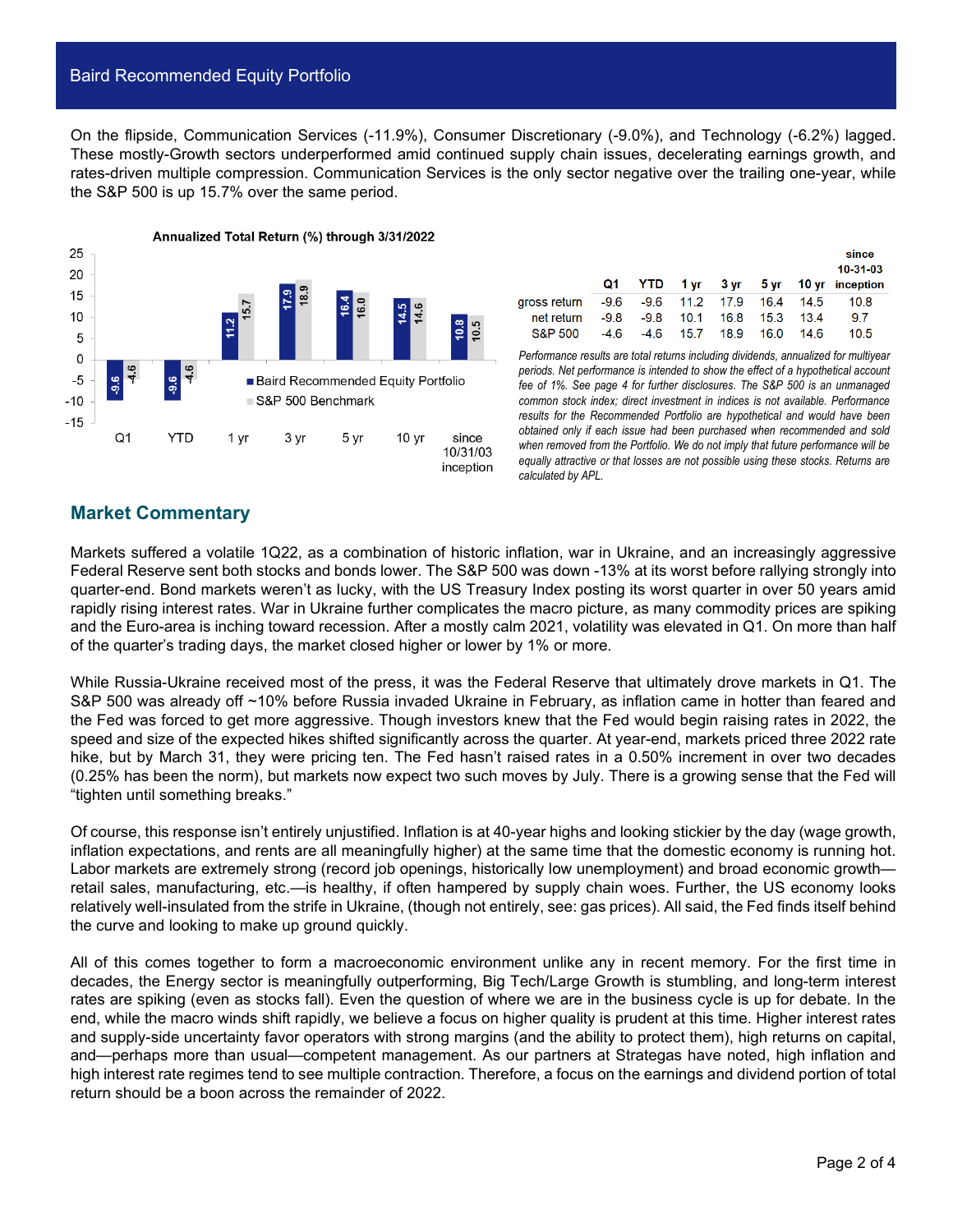# **BAIRD'S RECOMMENDED PORTFOLIO**

|                    |                                     | Portfolio | S&P   | Purchase | <b>Purchase</b> | 3/31/22      | %             |             | 52 Week        | Market         | NTM Rev       | <b>NTM EPS</b> | NTM        | <b>NTM</b>              | <b>Dividend</b> |
|--------------------|-------------------------------------|-----------|-------|----------|-----------------|--------------|---------------|-------------|----------------|----------------|---------------|----------------|------------|-------------------------|-----------------|
| Ticker             | <b>Company Name</b>                 | %         | %     | Date     | Price<br>(S)    | Price<br>(S) | Change<br>(%) | High<br>(S) | Low<br>$($ \$) | Cap<br>(\$mil) | Growth<br>(%) | Growth<br>(%)  | P/E<br>(x) | <b>EV/EBITDA</b><br>(x) | Yield<br>(%)    |
|                    | <b>Communication Services</b>       | 5.8%      | 9.4%  |          |                 |              |               |             |                |                |               |                |            |                         |                 |
| GOOG               | Alphabet Inc. Class C               | 4.4%      |       | Multiple | 502.28          | 2792.99      | 456.1         | 3042.00     | 2096.89        | 1,842,312      | 17.1          | 7.7            | 22.9       | 13.2                    | 0.0             |
| <b>DISCK</b>       | Discovery, Inc. Class C             | 1.4%      |       | Multiple | 30.40           | 24.97        | $-17.9$       | 38.16       | 20.86          | 12,701         | 2.9           | 4.2            | 8.9        | 5.2                     | 0.0             |
|                    | <b>Consumer Discretionary</b>       | 10.4%     | 12.0% |          |                 |              |               |             |                |                |               |                |            |                         |                 |
| <b>AMZN</b>        | Amazon.com, Inc.                    | 3.8%      |       | Multiple | 1076.35         | 3259.95      | 202.9         | 3773.08     | 2671.45        | 1,658,807      | 15.8          | $-10.6$        | 60.1       | 18.8                    | 0.0             |
| <b>BBWI</b>        | Bath & Body Works, Inc.             | 1.0%      |       | 12/1/21  | 75.13           | 47.80        | $-36.4$       | 82.00       | 45.46          | 11,420         | 3.9           | 5.7            | 10.0       | 7.3                     | 1.7             |
| <b>CMG</b>         | Chipotle Mexican Grill, Inc.        | 1.0%      |       | 3/1/22   | 1523.35         | 1582.03      | 3.9           | 1958.55     | 1277.41        | 44,347         | 14.5          | 26.4           | 46.4       | 28.2                    | 0.0             |
| HD                 | Home Depot, Inc.                    | 2.0%      |       | Multiple | 89.38           | 299.33       | 234.9         | 420.61      | 298.40         | 312.572        | 2.1           | 4.3            | 18.4       | 13.4                    | 2.5             |
| <b>TSCO</b>        | <b>Tractor Supply Company</b>       | 2.6%      |       | Multiple | 230.81          | 233.37       | 1.1           | 241.54      | 170.82         | 26,172         | 7.8           | 9.2            | 24.3       | 15.3                    | 1.6             |
|                    | <b>Consumer Staples</b>             | 4.7%      | 6.1%  |          |                 |              |               |             |                |                |               |                |            |                         |                 |
| <b>STZ</b>         | Constellation Brands, Inc. CI A     | 1.7%      |       | Multiple | 196.26          | 230.32       | 17.4          | 258.00      | 207.35         | 43,689         | 7.6           | 14.5           | 19.8       | 15.2                    | 1.3             |
| <b>COST</b>        | <b>Costco Wholesale Corporation</b> | 3.0%      |       | Multiple | 115.60          | 575.85       | 398.1         | 586.32      | 351.63         | 255,231        | 9.7           | 12.6           | 41.8       | 23.4                    | 0.5             |
| <b>Energy</b>      |                                     | 5.3%      | 3.9%  |          |                 |              |               |             |                |                |               |                |            |                         |                 |
| <b>EOG</b>         | EOG Resources, Inc.                 | 3.0%      |       | Multiple | 99.36           | 119.23       | 20.0          | 124.89      | 62.81          | 69,796         | 9.6           | 31.9           | 9.3        | 4.8                     | 2.5             |
| <b>PXD</b>         | <b>Pioneer Natural Resources</b>    | 2.3%      |       | Multiple | 117.44          | 250.03       | 112.9         | 260.00      | 133.73         | 60,728         | 28.6          | 54.8           | 9.7        | $5.5\,$                 | 4.2             |
| <b>Financials</b>  |                                     | 15.5%     | 11.1% |          |                 |              |               |             |                |                |               |                |            |                         |                 |
| <b>BAC</b>         | <b>Bank of America Corp</b>         | 2.8%      |       | Multiple | 30.62           | 41.22        | 34.6          | 50.11       | 36.51          | 332,637        | 6.0           | $-2.6$         | 12.1       | nmf                     | $2.0\,$         |
| <b>BLK</b>         | BlackRock, Inc.                     | 2.3%      |       | Multiple | 200.93          | 764.17       | 280.3         | 973.16      | 660.15         | 116,186        | 9.6           | 7.6            | 17.8       | 12.3                    | 2.6             |
| СB                 | <b>Chubb Limited</b>                | 2.4%      |       | Multiple | 169.02          | 213.90       | 26.6          | 218.99      | 155.78         | 91,170         | 5.0           | 16.0           | 14.1       | 11.0                    | 1.5             |
| <b>MET</b>         | MetLife, Inc.                       | 2.0%      |       | Multiple | 67.06           | 70.28        | 4.8           | 72.55       | 55.21          | 57,986         | -2.4          | $-14.0$        | 9.4        | 7.6                     | 2.7             |
| <b>JPM</b>         | JPMorgan Chase & Co.                | 2.6%      |       | Multiple | 44.93           | 136.32       | 203.4         | 172.96      | 127.27         | 402,527        | 3.2           | $-19.3$        | 11.8       | nmf                     | 2.9             |
| <b>MS</b>          | <b>Morgan Stanley</b>               | 1.4%      |       | 8/16/21  | 103.94          | 87.40        | $-15.9$       | 109.73      | 76.25          | 155,686        | $-0.4$        | $-3.5$         | 11.3       | nmf                     | 3.2             |
| <b>SPGI</b>        | S&P Global, Inc.                    | 2.0%      |       | Multiple | 410.58          | 410.18       | $-0.1$        | 484.21      | 355.51         | 142,343        | 38.6          | 2.8            | 29.3       | 21.8                    | 0.8             |
| <b>Healthcare</b>  |                                     | 14.7%     | 13.6% |          |                 |              |               |             |                |                |               |                |            |                         |                 |
| <b>ABC</b>         | AmerisourceBergen Corporation       | 1.5%      |       | 3/16/22  | 151.39          | 154.71       | 2.2           | 156.94      | 111.34         | 32,356         | 7.9           | 11.6           | 13.8       | 9.1                     | 1.2             |
| <b>DHR</b>         | <b>Danaher Corporation</b>          | 2.3%      |       | Multiple | 80.56           | 293.33       | 264.1         | 333.96      | 224.14         | 209,834        | 4.9           | 4.4            | 27.7       | 20.2                    | 0.3             |
| EW                 | <b>Edwards Lifesciences Corp.</b>   | 2.2%      |       | Multiple | 82.95           | 117.72       | 41.9          | 131.73      | 83.12          | 73,141         | 10.6          | 14.2           | 44.8       | 34.5                    | 0.0             |
| <b>HCA</b>         | <b>HCA Healthcare Inc</b>           | 2.1%      |       | Multiple | 211.50          | 250.62       | 18.5          | 272.26      | 185.21         | 75,692         | 4.4           | 8.5            | 12.9       | 8.6                     | 0.9             |
| IQV                | <b>IQVIA Holdings Inc</b>           | 1.8%      |       | Multiple | 102.01          | 231.21       | 126.7         | 285.61      | 191.84         | 44,141         | 7.9           | 13.1           | 22.0       | 15.7                    | 0.0             |
| <b>TMO</b>         | Thermo Fisher Scientific Inc.       | 1.8%      |       | Multiple | 111.14          | 590.65       | 431.4         | 672.34      | 438.72         | 231,057        | 6.9           | $-6.1$         | 25.7       | 21.4                    | 0.2             |
| <b>VEEV</b>        | Veeva Systems Inc Class A           | 1.1%      |       | 10/4/21  | 288.17          | 212.46       | $-26.3$       | 343.96      | 166.48         | 32,669         | 17.0          | 9.2            | 51.5       | 33.9                    | 0.0             |
| <b>ZTS</b>         | Zoetis, Inc. Class A                | 1.9%      |       | Multiple | 117.69          | 188.59       | 60.2          | 249.27      | 155.41         | 88,977         | 8.4           | 10.6           | 35.4       | 24.2                    | 0.7             |
| Industrials        |                                     | 10.6%     | 7.9%  |          |                 |              |               |             |                |                |               |                |            |                         |                 |
| CAT                | Caterpillar Inc.                    | 2.4%      |       | Multiple | 226.75          | 222.82       | $-1.7$        | 246.69      | 179.67         | 119,407        | 10.3          | 14.6           | 17.4       | 11.2                    | 2.0             |
| <b>GNRC</b>        | Generac Holdings Inc.               | 2.0%      |       | Multiple | 121.93          | 297.26       | 143.8         | 524.31      | 251.74         | 18,960         | 27.5          | 20.0           | 24.5       | 16.2                    | 0.0             |
| <b>OSK</b>         | <b>Oshkosh Corp</b>                 | 1.4%      |       | 1/15/21  | 94.01           | 100.65       | 7.1           | 137.47      | 95.79          | 6,704          | 8.1           | 18.5           | 14.4       | 8.4                     | 1.5             |
| <b>ROK</b>         | Rockwell Automation, Inc.           | 2.0%      |       | Multiple | 215.65          | 280.03       | 29.9          | 354.99      | 250.65         | 32,538         | 11.3          | 12.7           | 24.6       | 18.7                    | 1.6             |
| <b>UNP</b>         | <b>Union Pacific Corporation</b>    | 2.8%      |       | Multiple | 199.45          | 273.21       | 37.0          | 278.94      | 195.68         | 171,682        | 8.1           | 15.2           | 22.9       | 15.5                    | 1.7             |
|                    | <b>Information Technology</b>       | 28.5%     | 28.0% |          |                 |              |               |             |                |                |               |                |            |                         |                 |
| <b>APH</b>         | <b>Amphenol Corporation CI A</b>    | 1.5%      |       | 11/17/21 | 84.98           | 75.35        | $-11.3$       | 88.45       | 64.13          | 45,130         | 8.2           | 10.7           | 26.7       | 16.6                    | 1.1             |
| <b>AAPL</b>        | Apple Inc.                          | 5.3%      |       | Multiple | 3.72            | 174.61       | 4593.8        | 182.94      | 122.25         | 2,849,538      | 7.0           | 8.2            | 27.4       | 20.7                    | 0.5             |
| <b>GLW</b>         | <b>Corning Inc</b>                  | 1.3%      |       | 2/1/22   | 42.04           | 36.91        | $-12.2$       | 46.82       | 33.93          | 31,213         | 6.5           | 13.5           | 15.2       | 8.4                     | 2.9             |
| <b>KEYS</b>        | <b>Keysight Technologies Inc</b>    | 1.4%      |       | Multiple | 62.08           | 157.97       | 154.5         | 209.08      | 134.65         | 28,747         | 6.4           | 10.5           | 21.8       | 16.9                    | 0.0             |
| MA                 | Mastercard Incorporated CI A        | 2.0%      |       | Multiple | 16.75           | 357.38       | 2033.6        | 401.50      | 305.61         | 349,331        | 18.0          | 23.2           | 32.7       | 24.8                    | 0.5             |
| <b>MSFT</b>        | <b>Microsoft Corporation</b>        | 6.1%      |       | Multiple | 92.66           | 308.31       | 232.7         | 349.67      | 238.05         | 2,311,359      | 15.1          | 15.5           | 29.6       | 20.2                    | 0.8             |
| <b>NVDA</b>        | <b>NVIDIA Corporation</b>           | 4.3%      |       | Multiple | 75.79           | 272.86       | 260.0         | 346.47      | 134.59         | 684,879        | 27.3          | 26.0           | 46.7       | 36.2                    | 0.1             |
| <b>PAYX</b>        | Paychex, Inc.                       | 2.1%      |       | Multiple | 120.06          | 136.47       | 13.7          | 140.67      | 92.74          | 49,233         | 7.8           | 9.9            | 34.3       | 22.6                    | 1.9             |
| QCOM               | Qualcomm Inc.                       | 1.6%      |       | 9/2/21   | 146.69          | 152.82       | 4.2           | 193.58      | 122.17         | 172,228        | 15.9          | 19.8           | 12.6       | 9.6                     | 1.8             |
| CRM                | salesforce.com, inc.                | 1.6%      |       | Multiple | 145.43          | 212.32       | 46.0          | 311.75      | 184.44         | 210,197        | 20.5          | 1.8            | 43.8       | 20.4                    | 0.0             |
| <b>NOW</b>         | ServiceNow, Inc.                    | 1.3%      |       | 10/18/21 | 663.18          | 556.89       | $-16.0$       | 707.60      | 448.27         | 111,378        | 25.3          | 25.0           | 71.0       | 42.2                    | 0.0             |
| <b>Materials</b>   |                                     | 0.9%      | 2.6%  |          |                 |              |               |             |                |                |               |                |            |                         |                 |
| <b>RS</b>          | Reliance Steel & Aluminum Co.       | 0.9%      |       | 3/1/22   | 190.87          | 183.35       | $-3.9$        | 198.44      | 135.46         | 11,314         | 0.0           | $-8.0$         | 9.0        | $5.5\,$                 | 1.9             |
| <b>Real Estate</b> |                                     | 0.0%      | 2.7%  |          |                 |              |               |             |                |                |               |                |            |                         |                 |
| <b>Utilities</b>   |                                     | 0.0%      | 2.7%  |          |                 |              |               |             |                |                |               |                |            |                         |                 |
| Cash               |                                     | 2.9%      |       |          |                 |              |               |             |                |                |               |                |            |                         |                 |
|                    |                                     |           |       |          |                 |              |               |             |                |                |               |                |            |                         |                 |

Earnings and revenue growth estimates are Factset Consensus estimates. P/E is price/earnings ratio; EV/EBITDA is the Enterprise Value/Earnings Before Interest, Taxes, Depreciation, and Amortization ratio

Dividend yield equals indicated annual dividend (most recently paid common dividend annualized for the next 12 months) divided by current stock price. NTM = Next 12 Months; nmf = not meaningful